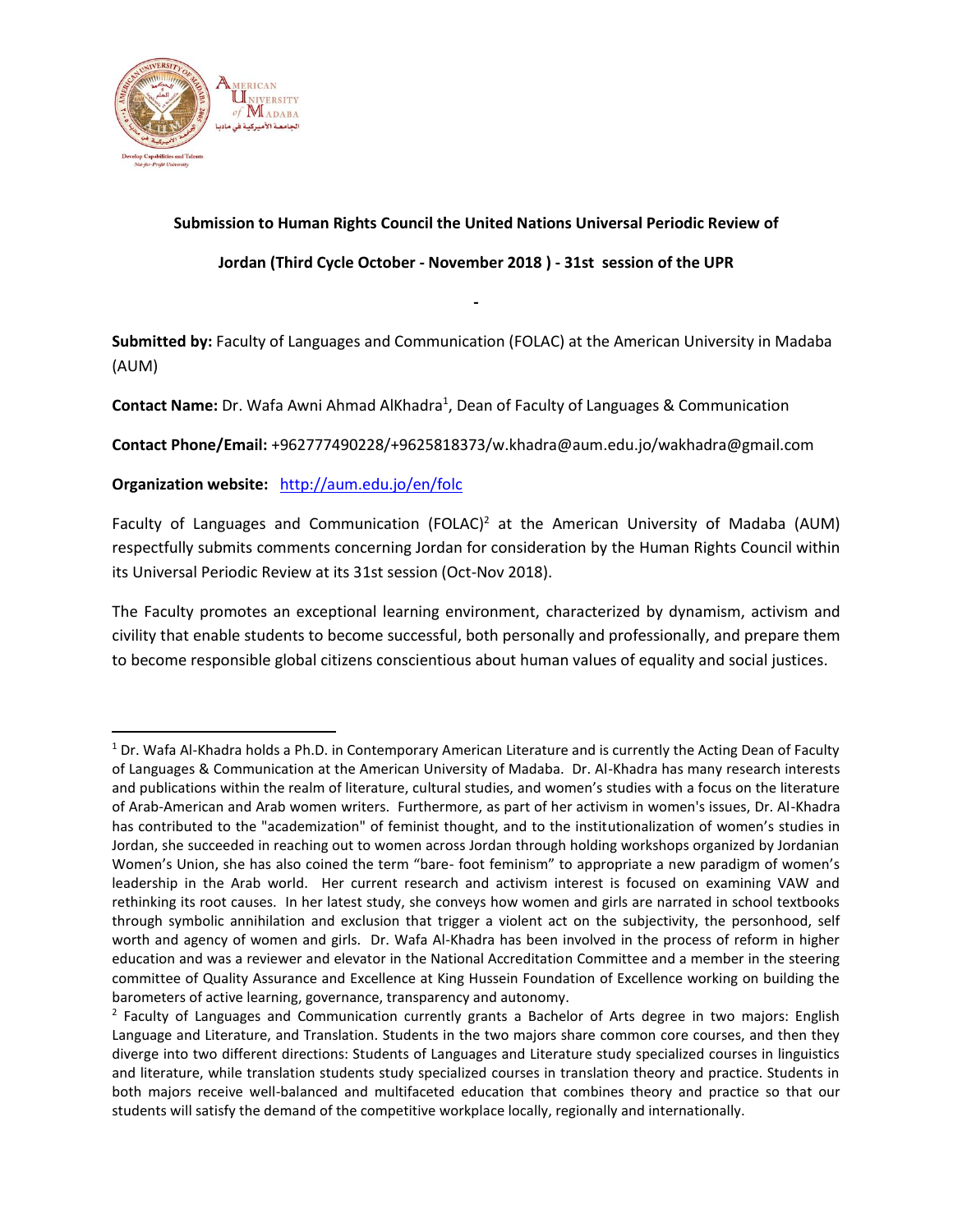

## **1. Scope of International Obligations**

1.1 Among the Human Rights conventions Jordan had signed and ratified, are the International Covenant on Economic, Social and Cultural Rights (ICESCR) and the convention on the Elimination of All Forms of Discrimination against Women (CEDAW).

1.2 According to 13 of ICESCR, Jordan is obliged to direct education to the full development of the human personality and the sense of its dignity, and shall strengthen the respect for human rights and fundamental freedoms. According to article 10 of CEDAW Jordan is also obliged to take all appropriate measures to eliminate any stereotyped concept of the roles of men and women at all levels and in all forms of education by encouraging coeducation and other types of education which will help to achieve this aim and, in particular, by the revision of textbooks and school programmes and the adaptation of teaching methods

1.3 According the Ministry of Education mission, vision and core values, human rights and gender equality are not mentioned and totally ignored.

1.4 A large obstacle that Jordan faces with gender and education is gender mainstreaming. Elementary and pre-elementary schools obtain the power to shape and mold the paradigms of their students. Yet most schools in Jordan continue to cast and sustain traditional and outdated roles of a woman in society By doing so, the educational system reinforces the notion of the gender identity of Jordanians from a young age and perpetuates traditional gender status, thereby undermining women's social status, autonomy, educational opportunities, and professional careers. As a result of the lack of gender mainstreaming in the curricula, it is more common for girls to take traditional "female" courses and boys traditional "male" courses on women's employment options and income'.

"The current curriculum imposes specific roles on males in early ages as well, and if he tried to do something different, he will be eliminated. This is discrimination. Role of men and women are integrative and should complete each other".

As a result, women continue to be concentrated in a narrow range of employment. In this context, the elimination of gender stereotypes in educational materials should halt in order to facilitate the diversification of the educational choices of boys and girls. "Women's economic participation will not be improved, unless we work to change the curricula, otherwise, each poor family will become six poor families"

Additionally, "We are all Jordan", an Initiative adopted by His Majesty King Abdullah II in 2006 emphasized the need to abolish all forms of discrimination on grounds of sex in school curriculum, namely the role of women in society. Jordan is also committed, according to Arab and international conventions, to the elimination of any stereotyped concept of the roles of men and women at all levels and in all forms of education, in particular, by the revision of textbooks and school programs. Unfortunately, no efforts have been made to tackle this national priority.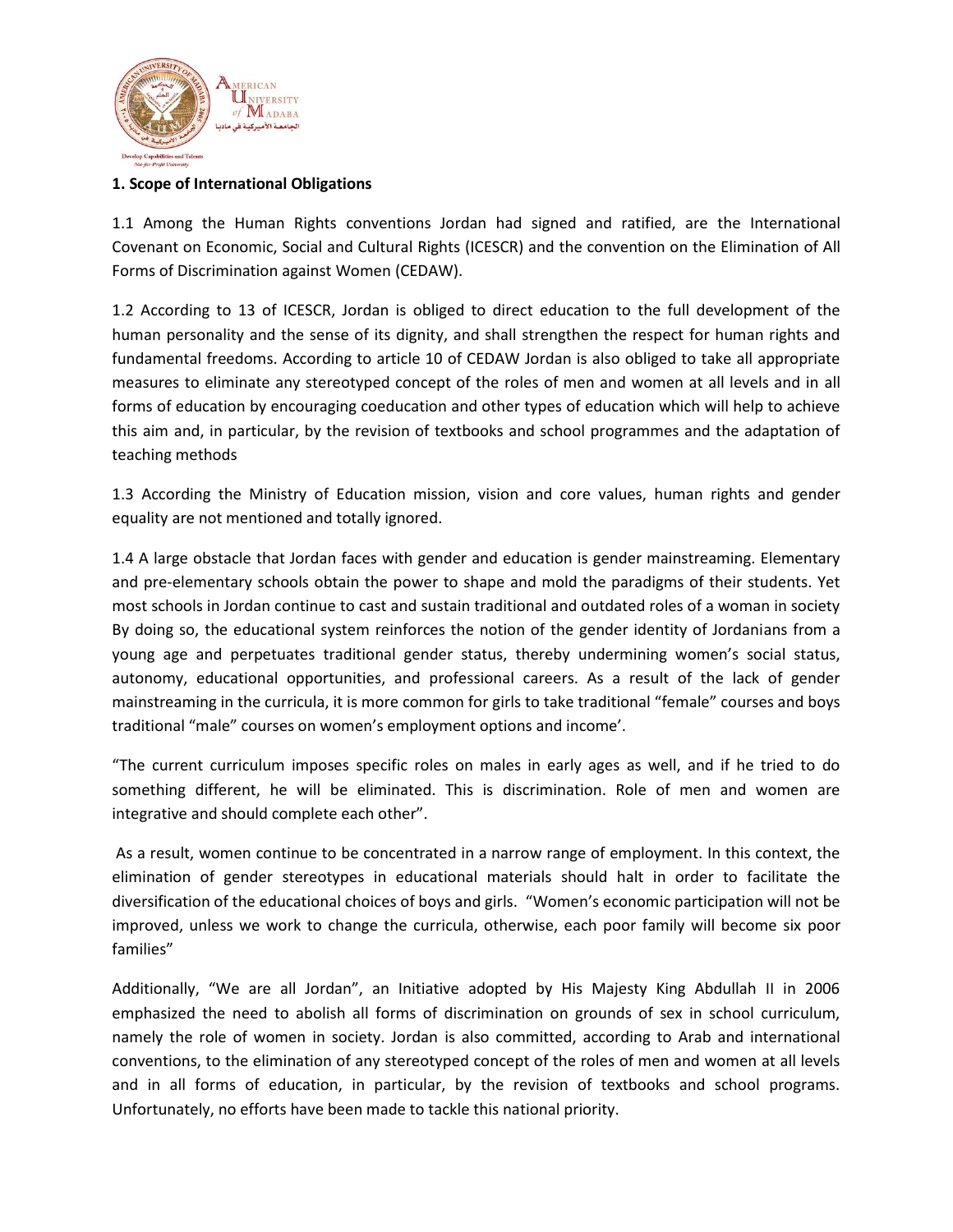

According to prominent experts in the education field, there is essential need to assess the gender roles in school text books in order to give the girls the voice and the respect in order to recognize their role and value to be empowered and independent, in addition the expert stated that this study is important as it contributes to achieve the concepts of citizenship and civil state, as well as the economic welfare and political participation based on equality and equity, which will be achieved only through creating active female citizens who are equally competing and communicating with males citizens. Unfortunately these efforts did not take into consideration gender equality or elimination of stereotyped concept of the roles of men and women.

1.5 Committee on the Elimination of Discrimination against Women in its concluding observations on the sixth periodic report of Jordan raised its concern about the traditional images of women's roles and responsibilities in schoolbooks as they perpetuate the disadvantaged status of girls and women<sup>3</sup>. These concerns were also raised in previous concluding observations, but no serious effort was taken by the concerned authorities<sup>4</sup>.

1.6 Furthermore, Jordan accepted several recommendations related to women's rights and some of them relate to intensively pursue current national priorities and strategies, with effective measures focusing on the rights to health, education and gender equality<sup>5</sup> and continue its efforts to promote gender equality and women's empowerment<sup>6</sup>. Unfortunately elimination of any stereotyped concept of the roles of men and women at all levels and in all forms of education has not been raised although highlighted by Committee on the Elimination of Discrimination against Women as explained in paragraph 2.5.

# **2. Human Rights on the Ground: Equality & Non-Discrimination (focus on elimination Gender Stereotypes)**

A popular focus of research in gender and education is assessing gender equality in national curricula. To that effect, several studies have been conducted on depictions of men and women in textbooks. These studies generally focus on a key indicative variables, including gross number of female and male characters in textbooks, the order in which men and women are presented, the number of homo and hetero-social interactions, the nature of those interactions, depictions of male and female behavior, the extent to which men and women fulfill stereotypical roles, and the number and diversity of male and female heroes or role models.<sup>7</sup> Based on these variables, researchers then conclude the extent to which the examined curricula can be described as gender inclusive.

l

<sup>3</sup> CEDAW/C/JOR/CO/6, 9 March 2017, paragraph 41/d

<sup>4</sup> See for example CEDAW/C/JOR/CO/5, 23 March 2012, paragraphs 35 & 36.

 $5$  A/HRC/25/9, 6 January 2014, paragraph 118.23

<sup>6</sup> A/HRC/25/9, 6 January 2014, paragraph 118.30

 $^7$  See, for example, Ullah and Skelton 2012, Barton and Sakwa 2012, Yang 2011, Evans and Davis 2000, Lee and Collins 2010, and Salami and Ghajarieh 2015.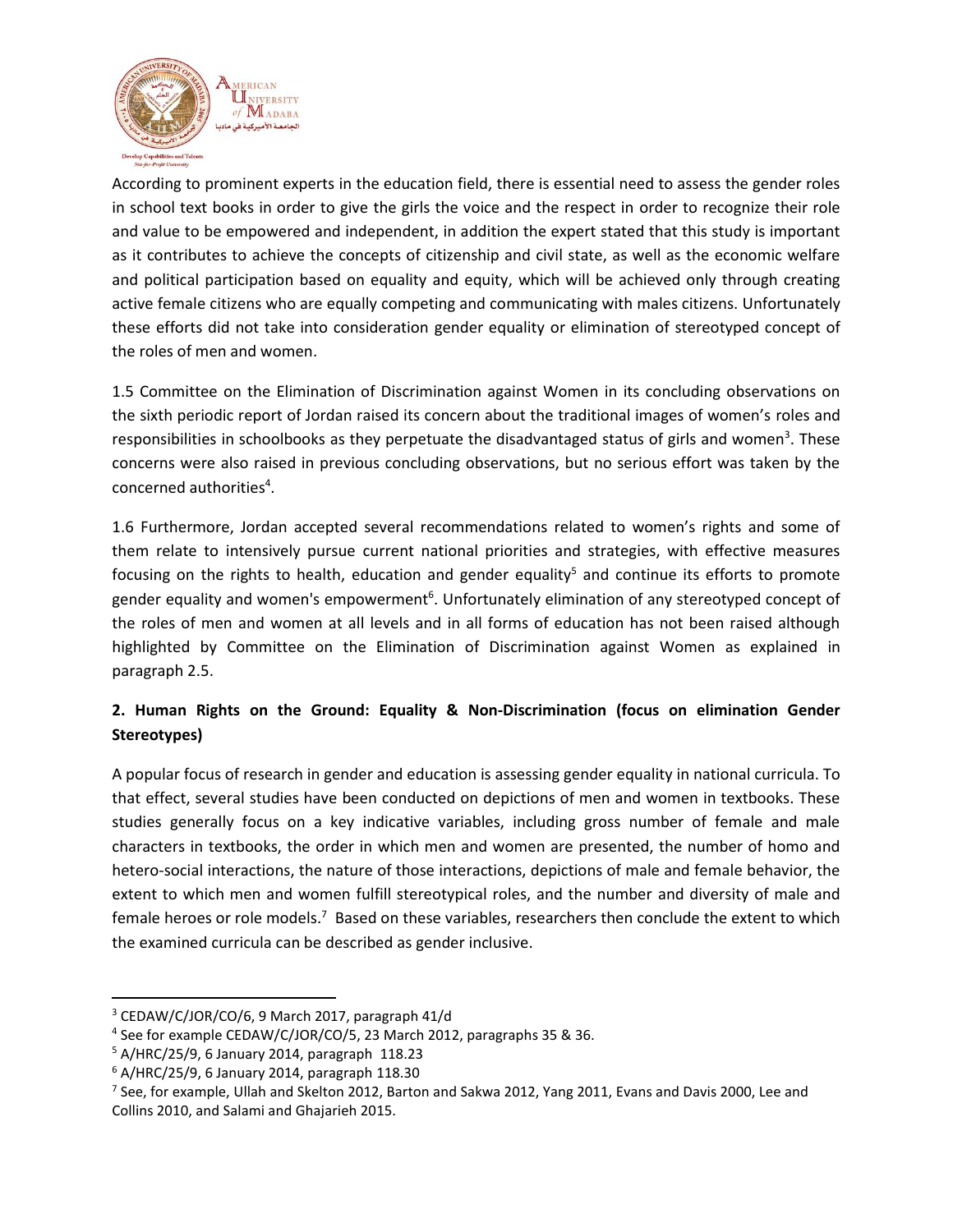

A study by Dr. Wafa AlKhadra, Acting Dean of Faculty of Languages & Communication, entitled Gender Role Assessment in Jordanian School Textbooks<sup>8</sup>, A Case for Content, Context and Environment Review, reached the following conclusions:

### **2.1 Language and Grammar**

 $\overline{\phantom{a}}$ 

One of the most striking drivers of genderization in these textbooks is the difference in the identification of men and women. Throughout, men are identified by their proper names, by their roles, and by their professions in society. For example, male characters are defined nationalistically, through their relationship to the state: citizens (Muwatenin), sons of Jordan (Abna' Al-Urdun), good citizens ( Al-Muwatenin Al-Salehin), the knights of Jordan ( Fursan Al-Urdun), etc. They are also described in relation to their military services and guardianship roles in the country and the state. They are colonels, lieutenants, generals, valiants, Mujahidin and martyrs. Moreover, men are depicted through their leadership status and roles. They are: the king, sultan, prince, governor, mayor, caliph, etc. Men are identified as productive and with a profession agency; they are farmers, painters, bakers, physicians, businessmen, writers, translators, engineers, architects, shepherds, etc. They are also associated with judicial roles (judges, heads of the supreme court, chief judges) and have religious authority: Muftis, Imams, Sahabeh (the Prophet's companions). The constant association of males with science and technology is clearly stated in roles and professions like Ulama' (scientists), inventors, entrepreneurs.

Conversely, women are almost exclusively identified in terms of their relationship to men, marital status and familial positions. The woman is, for example, a wife, a sister, a mother, an aunt, a grandmother, etc. Moreover, she is associated with caregiving roles: she is the angel of mercy, the nurse, and the teacher. Women fulfil roles that are typically "female."

When women are placed in relational positions to men, they are obviously given a minor, marginal (most importantly dependent) status. They cannot be independent, and they cannot be themselves. Whereas men are independent and play active roles in society, women are secondary and accessory. Mills and Mulaney reveal how framing and grammar within texts reinforce traditional discourses of patriarchy and femininity. Femininity in those texts correlate to exclusion or marginalization.

This negation of women's individual agency is further reflected in the use of nouns and proper nouns. For every 42 proper nouns referring to men, there is only 1 referring to women, and for the 176 male profession-nouns (such as fireman, lawyer, engineer, scientist, farmer, policeman, judge, carpenter, poet, etc.), there are only 5 female profession-nouns (a teacher, a nurse, a traffic- warden and a doctor). On the other hand, pronouns referring to women, which largely denote anonymity, far outnumber pronouns referring to men. Whereas a woman is "she," a man can be an astronaut, teacher, lawyer, policeman, etc.

 $8$  The study covered 4th to 6<sup>th</sup> grade students' text books grade in the two subjects of Arabic Language and Social and Civic Education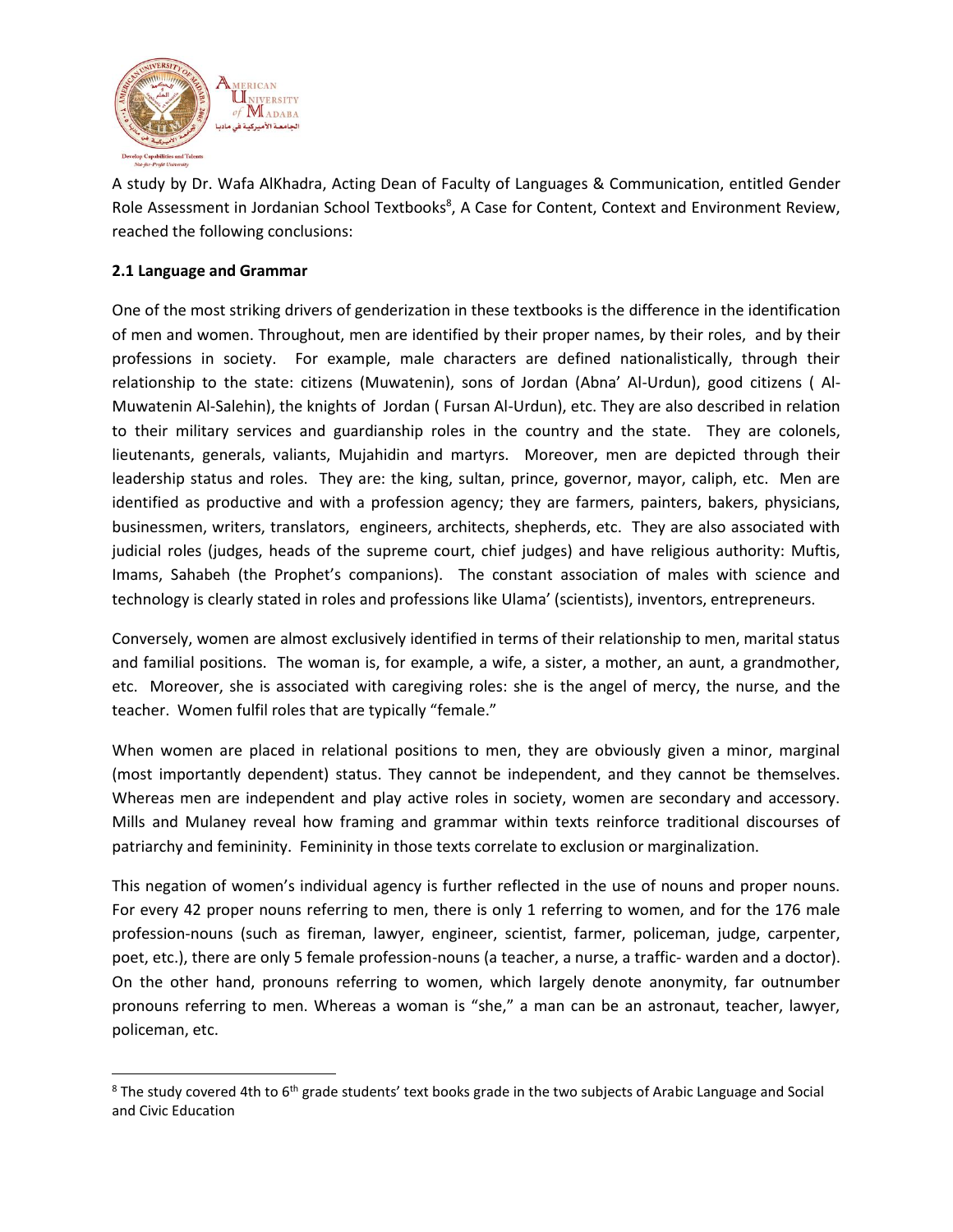

This inequality is further reflected in the types of verbs associated with men and women. While men are associated with action and doing verbs (run, throw, crawl, kneel, organized, won, fight, fly, participated, sped up, remembered, imagined, researched, wrote, commanded, woke up, invented, thought, jumped, etc.), women are associated with largely passive and static verbs:(wondered, retracted, withdrew, leaned on, bored, etc.).

This distinction is also seen in the disproportionately high number of men as grammatical SUBJECTS and the correspondingly high number of women as grammatical OBJECTS. Women are conceptualized as passive objects, capable only of receiving actions rather than initiating or owning them. This passivity, in conjunction with the erasure of unique female identities, runs in stark contrast to the numerous active identities offered to Jordanian boys and men.

The language of Jordanian textbooks glorifies male agency at the expense of the female. It elevates male agency by conveying it in dynamic and active verbs, diversifying it within a holistic trajectory of male roles; while women are limited to caregiving. Women's actions and words are placed either in the passive form or in static-verb constructs. As linguist Jennifer Coates notes, there are different ways by which children are socialized to adhere to gender norms through language. Defining women through their only work of caregiving and excluding all other important roles performed by them would be discriminatory and fragmentary.

Women's contribution to history, state building and present culture is belittled, fragmented and sporadic. At times, it is depicted in derogatory terms. In the Islamic period, for example, there are references to: the first nurses in Islam ( Nuseibah Al-Mazeniah and Rufaidah Al-Aslamiah) (Arabic Language Book 4, Part 2), to the wives of the Prophet's companions, and – also – to the story of the "stupid female slave" الحمقاء الجارية) Arabic Language Book 6, Part 2). Such textual representation, underrepresentation or mis-representation of women in Islamic history is clearly inadequate. The more worrying, however, is women's absence and the vacuum in representation. The same patriarchal textual strategies are manifested in the Arab Revolt narratives as well. Gender is constructed, through the "performance" and "upholding" of gender roles depicted and disseminated, as sociologist Michael A. Messner reveals.

Another disturbing finding in this study is that language is almost totally masculine, and addressing intended masculine audiences and readers. This affects students negatively, perpetuating either bias toward women or negation of their roles. It shapes students' thinking and perception habits in a skewed manner and precludes gender neutrality. Worse, such discourse prolongs stereotyping and gender imbalance and gives a further boost to patriarchy, making forward-looking reform or change plans very difficult to succeed.

In other words, women and girls are either narrated in absence or in silence in language and in history; they are represented in vacuum or in subservience or in the peripheral. This structural normalization of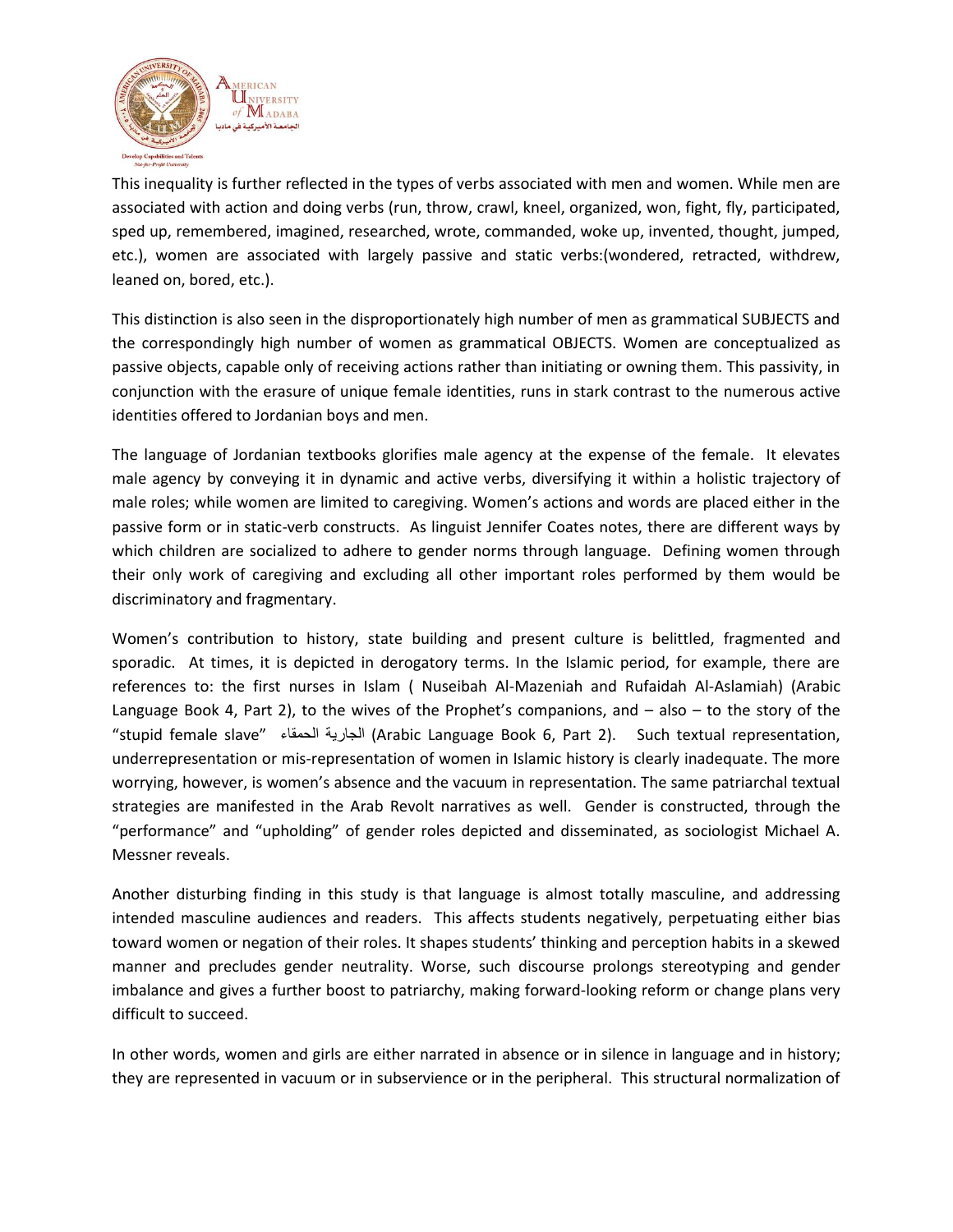

the marginalization of women and girls and at times the symbolic annihilation of women and girls naturalizes marginalization and absence of women

## **2.2 Settings, Action and Images**

The study also focused on depictions of men and women in their action/activity settings to understand the gendered representations to which students are exposed. As for the settings in which men and women appear, men pervade both history and public space throughout. Their strong, domineering presence is emphasized from throughout Islamic history, in particular, all through the history of the Arab Revolt and contemporary Jordan. The depiction of this strong, domineering presence is both constant and consistent throughout. By contrast, women have fleeting appearances throughout historical narratives and remain largely absent from contemporary public space. Oxymoronically, their presence is largely perceived in terms of absence. A critical analysis of such absence is revealing about the status of women, obviously, but also about the patriarchal exclusive mindset that lies behind such depiction.

The study of images of fragmentation and absence was based on Foucault's body-object articulation, the means whereby a person learns "the relations the body must have with the object that it manipulates." Throughout the texts, men were associated with lofty actions in the highly celebrated domains or in macho settings: war, knowledge, writing, engineering, architecture, law, science, medicine, technology, aviation, history, patriotism, nationhood, public spaces, battlefields, nature, desert, countryside, the city, flags. Conversely, women were associated with the domestic and the mundane: households, utensils, gardens, schools. In the realms of science, technology, and even literature, they are almost entirely absent. Thus, while men construct, invent, experiment, govern, and fight for their country, women are largely restricted to the house. When they enter the public sphere, it is only as an extension of the private caretaking role, either as teachers or nurses.

#### **2.3 Themes and Content**

Finally, this study examined the content/subject-matter in these textbooks. In Arabic Language textbooks, all 31 poets studied were men, and within the stories in the "Selection from Our Beautiful Language", all protagonists were men; and female characters are either minor or antagonists. A variety of themes were addressed in the stories, including intelligence, wit, heroism, altruism, martyrdom, leadership, security, heritage, progress, morality, invention, strength, unity, and courage. All of these themes, without variation, are associated with male figures. Whereas men become champions of progress and national values, women lurk in their shadow and in the background, playing only a supporting or minor role.

Furthermore, the problem here does not lie in women not being tied to any one of these values, but in their exclusion from any leading roles. Not only is their poetry absent from that presented as worthy of study, but there is no depiction of women as worthy of admiration for school children in the included stories. Children are taught to expect worthy literature only from men, who are the only protagonists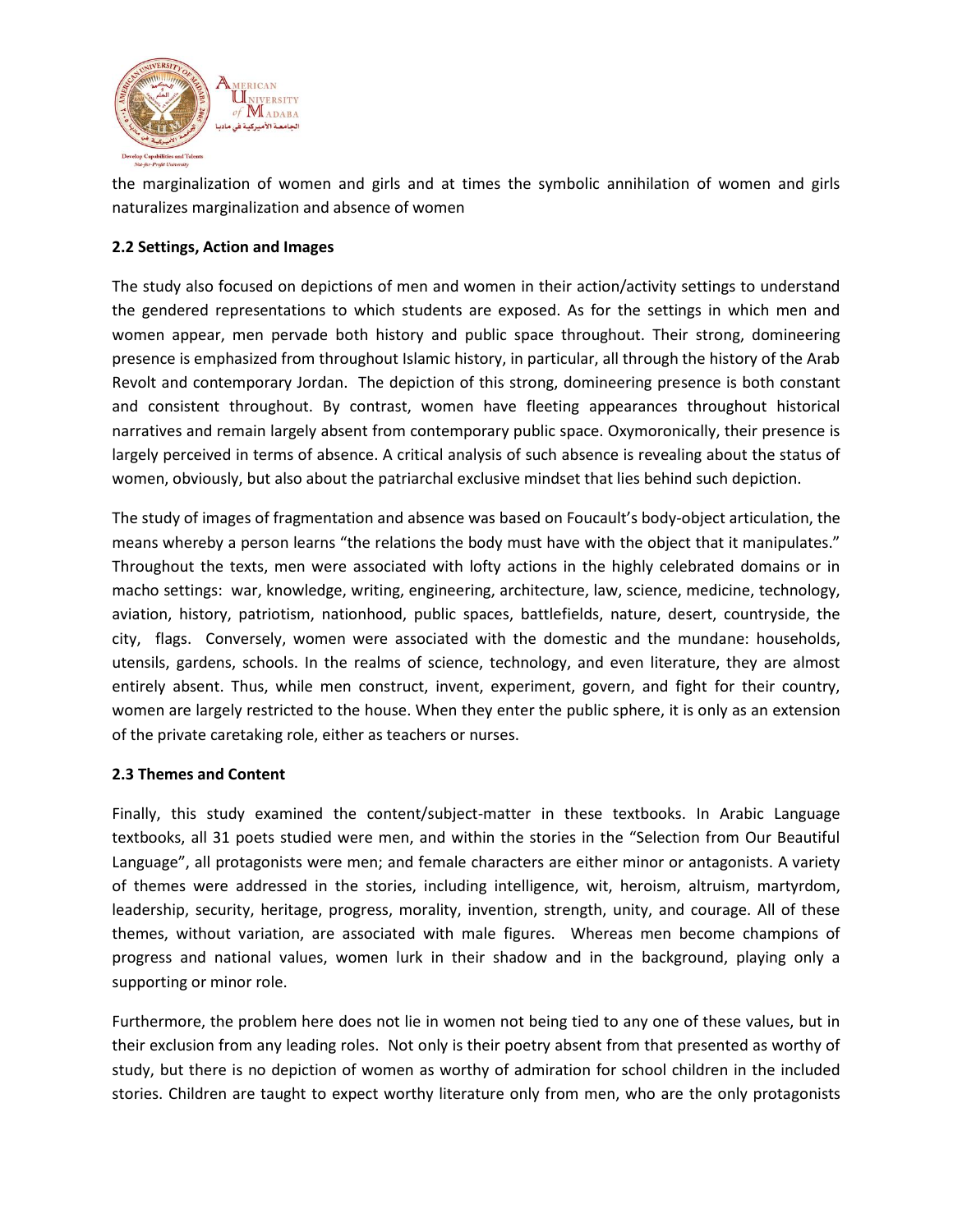

and role models worthy of attention. This discrepancy in content serves only to solidify the restrictions on female agency developed throughout the texts and "naturalize" symbolic annihilation of women in our literature and literary discourse.

Another alarming pattern of representation of men and women is epitomized in the story of Earle Dickson in the Arabic book (G4 part 2), narrated to show how the injury of his wife in the kitchen was a driving force for him to invent the band aid. The representation of women as patients in hospitals or clinics has been repeated many times in these textbooks. This pattern of binary opposites that posit or position women as patients and weak and men as doctors and healers perpetuate the victimization and vulnerabilities of women, and – naturally – patriarchy and stereotyping.

The aim of themes and content as prevalent in the Social and Civic Education textbooks is to build civic engagement, a value system, and country and state literacy. This task has been executed in a totally exclusive context as far as women are concerned. In other words, state literacy building is a process of marginalization of women and masculinization. For example, the learning about state institutions and organizations, about the state's various sectors and resources, and the state's processes of democratization and modernization has been narrated in a masculine language and within a masculine context, marginalizing women and capitalizing on men's visibility and impact. Issues like citizenship, democracy, civic engagement and social work are almost always associated with men, men being the "protectors" of both the family and the country.

The students learn about the important, noble theme of civic engagement, through reinforcement of social work, voluntary community service, environmental ethics, human rights and civic values. However, this has been conveyed to students on a misogynistic and patriarchal platform. The subjugation of women and the foregrounding of men is an all-pervading theme. Social and state institutions  $-$  the family, the school, the neighborhood, the community, the government  $-$  are all led, guarded, protected and "owned" by men. The resources, natural and material, are portrayed as possessed by men. As stated earlier, man is the good citizen, the farmer, the carpenter, the shepherd, the pilot, the architect, the engineer, the king, the mayor, the traffic warden, the civil engineer, the soldier, the policeman, etc. He is the owner or provider $9$ .

#### **3. Recommendations:**

 $\overline{a}$ 

<sup>&</sup>lt;sup>9</sup> On page 50 of part two of the Grade 4 Social and Civic Education textbook, there is an illustration of a boy holding a cardboard saying "My country is my responsibility." This says it all; girls are never given such illustration and role. Illustrations in Social and Civic Education speak for themselves – even numerically and statistically. In grade 4, part 1, there are 10 pictures for males, and 3 for females. In grade 4, part 2, there are 22 for men and 6 for women and girls. In grade five, part 1, there are 25 male characters to 8 females. In grade 5, part 2, there are 18 males to 3 females. In the 6th Grade book, part 1, there are 20 male to 6 female characters. In part 2, there are 9 males to 2 females. Furthermore, the higher the grade is, the more illustrations of young girls replace illustrations of women. This is also a phenomenon worth studying.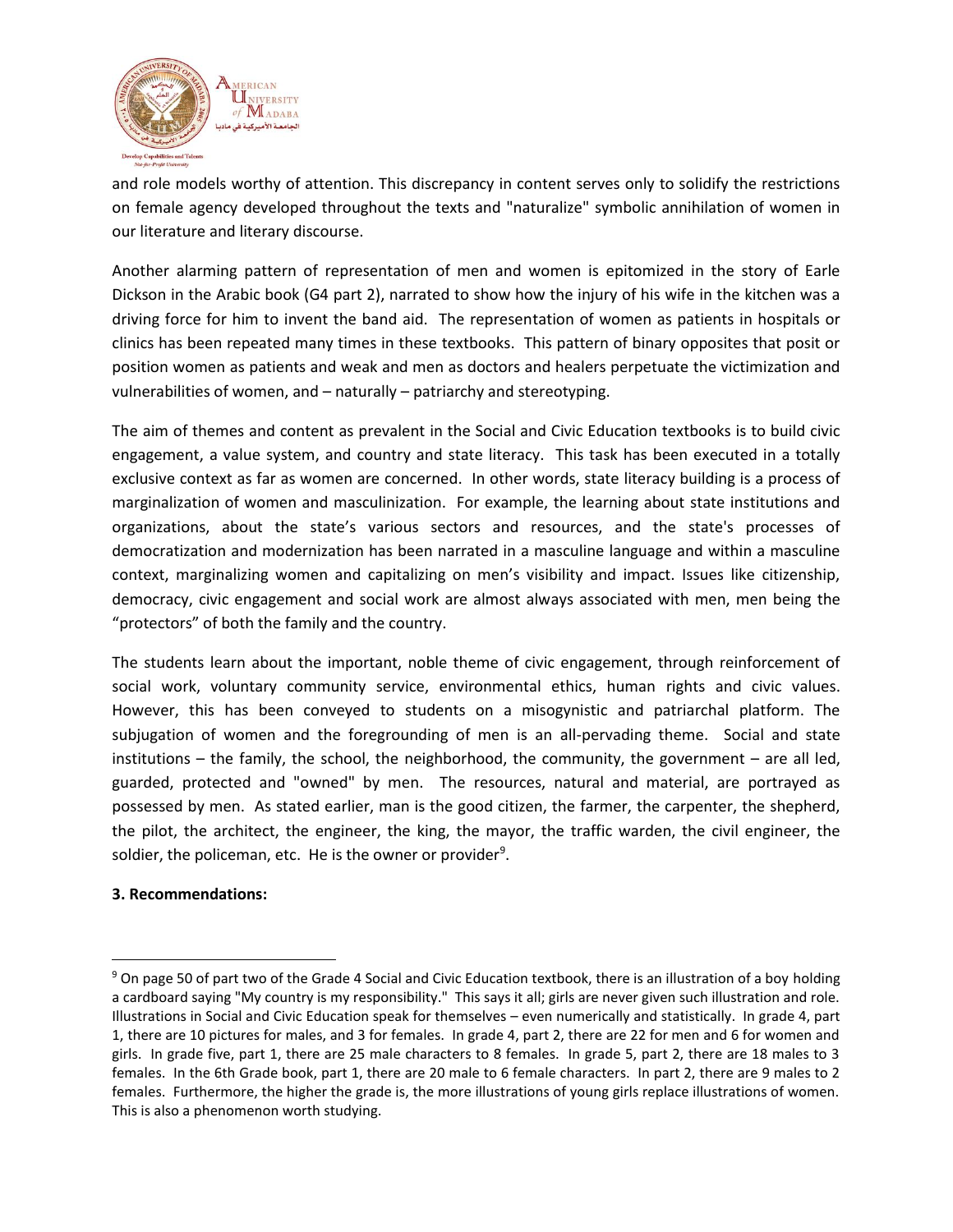

FOLAC appeals to the member states of the Human Rights Council to strongly urge the GoJ to take the following recommendations into consideration as they fall under its obligations under International Human Rights Law

3.1 Review the vision, mission and core values of the Ministry of Education to include gender equality, respect for human rights and fundamental freedoms;

3.2 Intensify GoJ efforts to review curricula and textbooks at all levels of education to eliminate any stereotyped and patriarchal depictions of the roles of women, and enhance training for teachers on gender equality and women's rights with a view to changing existing stereotypical views and attitudes towards the roles of women and men in the family and society

# **Annex I**

# **Executive Summary**

The objective of the study is to look at how gender bias is embedded and normalized in school texts for grades 4,5,6. The study argues that the curriculum discourse-in analysis of language, role modeling and accompanying illustrations - does not contribute to the development of a balanced identity that is also equitable and sound from a gender perspective. The discourse of the curriculum clearly sidelines positive gender role models and largely fails to portray the "feminine" identity and therefore role as diverse, proactive and based in real and equal framework. Examples of roles assigned to men but not women include founders, scientists, reformers, mobilizers, leaders and positive contributors to the nation and state in general.

This reductionist representation of women and girls in school text is not haphazard. The study can show how the exclusion from national historical narrative and archiving and the marginalization - if not outright denial - of women's contribution to any scientific progress, intellectual or technological knowledge creation and advances is almost systematic, intentional and structured. The "masculinization" of the language in school curriculum and limiting women and girls' contributions to closed and marginal spaces naturally contribute to the evolution of a national identity for women that are constrained by the male and masculinity. In total, the narrative and framing of the women in text internalizes a perception and an imagination of the society that is based in either the absence of women or their marginalization and subordination of their role.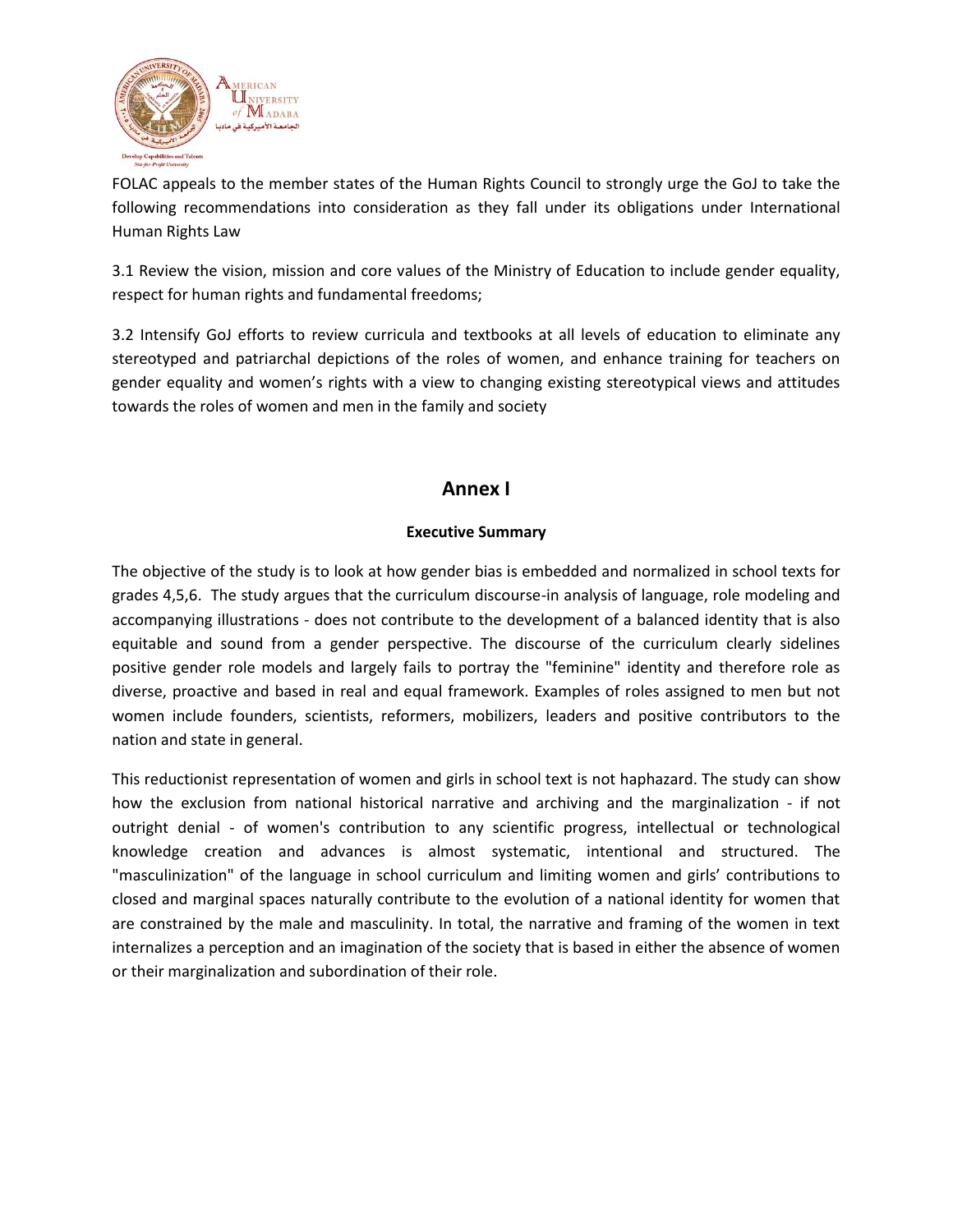

# **Annex II**

# **Methodology**

This paper reports the findings of a study that examines gender disparity with reference to sexist language, content, images and illustrations in current Jordanian school textbooks pertaining to the two subjects in contemporary Jordanian textbooks of Arabic Language and Social Studies. The portrayal of girls and women in these textbooks is, to a large degree, similar to those in many countries, both Arab and non-Arab – which makes the findings relevant to a global readership.

This paper specifically sought answers to the following questions:

- (1) What is the ratio of female to male characters in the school textbooks?
- (2) To what extent are women/men portrayed in social settings and how?
- (3) To what extent are men/women depicted in domestic roles and how?
- (4) What is the visual representation of men and women?
- (5) What linguistic generic constructions are used for both sexes?

Twelve textbooks of Arabic language and social studies for 4-6 grade learners were selected. Each Grade has two books for each subject: one for the first academic semester and another for the second semester. All books were published in Jordan in 2016 and all were in use at the time of the study. Moreover, these books were for native speakers of Arabic language in public schools at the primary level. All chapters from each book were selected for content and linguistic analysis. A systematic analysis was made of the characters and depiction of men, boys, women and girls in written and imaging forms.

First, linguistic analysis focuses on sexism as reflected in language use, in particular with respect to the following:

- 1- Nouns and proper nouns for both sexes
- 2- How nouns identify female and male characters.
- 3- The ratio of subjects and objects for both sexes

Second, the study counted: (1) male and female characters in images and illustrations; (2) male and female depiction and references in sentences, scripts and stories; (3) male and female social roles (e.g. engineer, secretary, coach); (4) male and female domestic roles (e.g. mother, father, brother, sister); (5) sequence of appearance of male and female characters within the body object correlation/articulation. The assignment of a social role to a character did not preclude assignment of a domestic role as well.